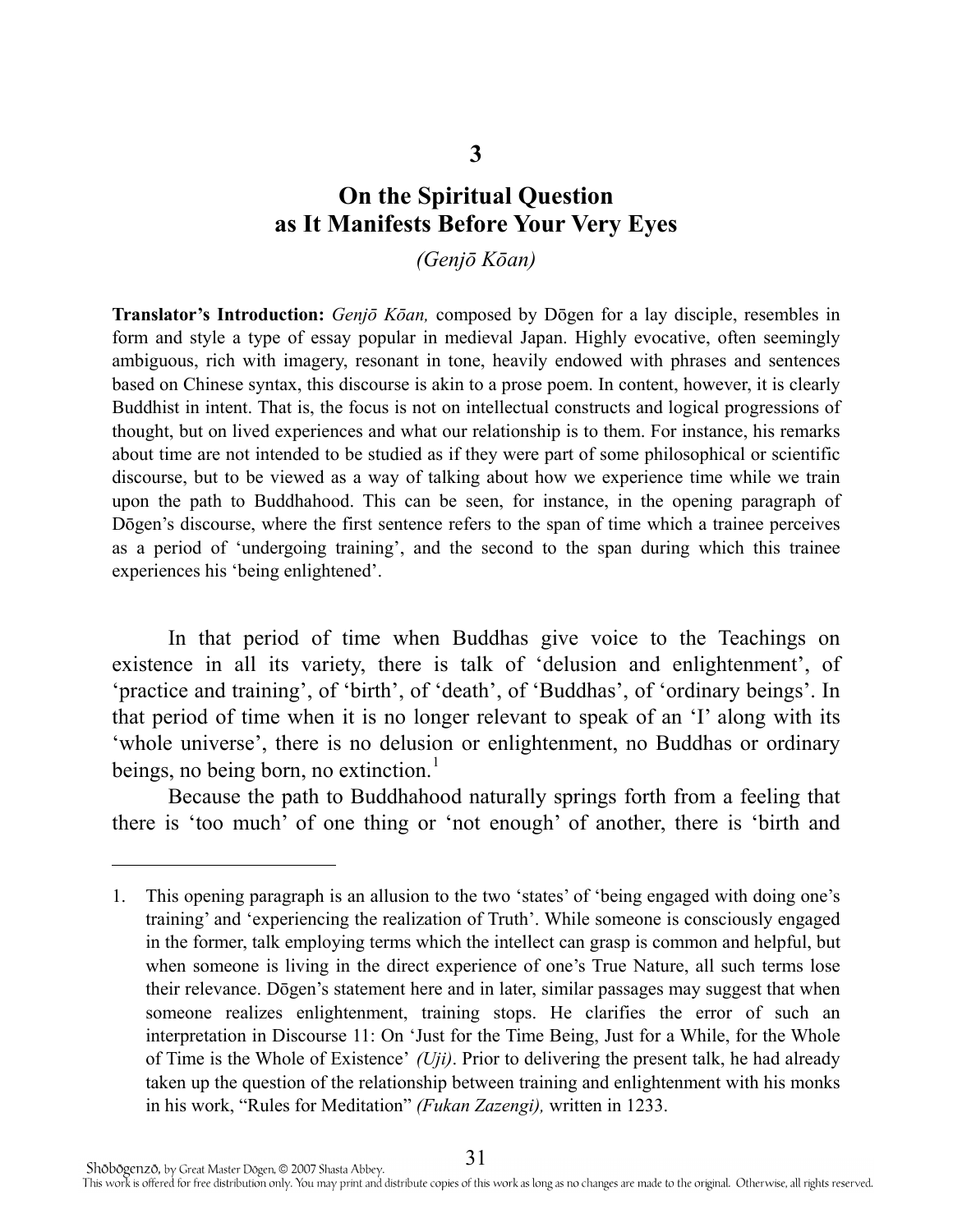extinction', there is 'delusion and enlightenment', there are 'ordinary beings and Buddhas'. Yet, even though this is the way things are, still, we feel regret at a blossom's falling and we loathe seeing the weeds envelop everything.

To undertake enlightening the whole universe through one's training while carrying the burden of a self is a delusion: to enlighten oneself through training while urging all things onward is an awakening from delusion. To have a great awakening to one's delusion is to be as all Buddhas are: to be greatly deluded within one's enlightenment is to be as ordinary people are. Moreover, there are those folks who realize enlightenment on top of their enlightenment: there are those folks who are deluded within their delusion.

When Buddhas are truly Buddhas, They need not perceive that They Themselves are Buddha. Even so, having awakened to Their Buddha Nature, They will carry along with Themselves Their confirmation of Their Buddha Nature.

Since we are provided with both a body and a mind, we grasp onto the physical forms we see: since we are provided with both a body and a mind, we cling to the sounds we hear. As a consequence, we make ourselves inseparable from all things, yet we are not like some shadowy figure 'lodging' in a mirror or like the moon in water.<sup>[2](#page-1-0)</sup> Whenever we witness what is on the one side, its opposite side will be in darkness. $3$ 

To learn what the path to Buddhahood is, is to learn what the True Self is. To learn what the True Self is, is to forget about the self. To forget about the self is to become one with the whole universe. To become one with the whole universe is to be shed of 'my body and mind' and 'their bodies and minds'. The traces from this experience of awakening to one's enlightenment will quiet down and cease to show themselves, but it takes quite some time for all outer signs of being awake to disappear.

When someone first begins to search for the Dharma, he is very far from the realm of the Dharma: once he has had the Dharma passed on to him, he will quickly become one who abides in his Original State.<sup>[4](#page-1-2)</sup>

 $\overline{a}$ 

<span id="page-1-0"></span><sup>2.</sup> Here, Dōgen uses the image of 'the moon in water' to refer to something that is only a reflection of the actual object; the phrase is not used in the sense of the common Buddhist metaphor for the Buddha Nature reflected in all things.

<span id="page-1-1"></span><sup>3.</sup> That is, when we are still clinging to things, we do not see the duality inherent within our own thinking and thus we perceive only one side of the duality.

<span id="page-1-2"></span><sup>4.</sup> Dōgen's point is that not knowing the Dharma impedes one's arriving at Truth. That is, the passing on of the Dharma helps the trainee to realize his Original State, but it does not necessarily cause him to realize It simply upon hearing the Teachings.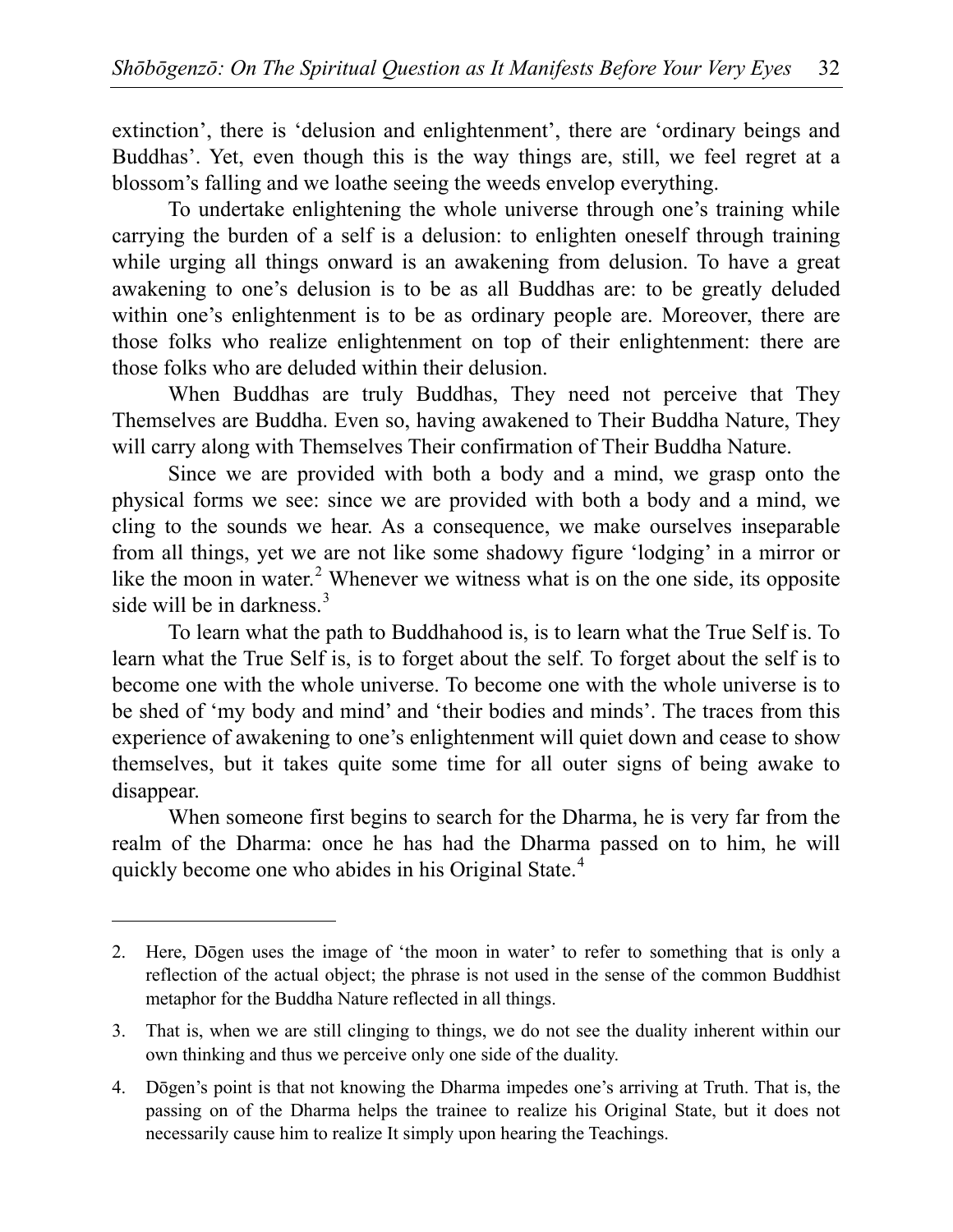When someone riding in a boat turns his gaze towards the shore, he misjudges the shore to be moving: when he fixes his eye firmly upon the boat, he will recognize that the boat is plowing on. Likewise, should you let your mind and body run riot, going along with what you perceive the world to be, you will make the mistake of thinking that you have a permanently abiding self-nature within your body and mind. If you commit yourself fully to traveling the Way and you then return to that Place within, the reason why there is no personal 'self' within the whole universe will become clear.

A stick of firewood, once reduced to ashes, cannot once again revert to being a stick of firewood. Nevertheless, you should not hold onto the opinion that the ashes are the future of that which the stick was the past. What you need to understand is that, when firewood is persisting in the physical state of being firewood, there will be a before and there will be an after. Although there is a before and an after, there is a now which is cut off from 'before' and 'after'. While ashes persist in the physical state of being ashes, they will have their 'after' and their 'before'.

After a stick of firewood has turned to ashes, just as it does not once again become firewood, so after someone dies, he does not come back to life again. Even so, as was the customary way the Buddha taught, we do not speak of life becoming death, which is why He spoke of things 'not arising'. The Buddha also passed on through His turning of the Wheel of the Dharma that death does not become life, which is why He spoke of things 'not perishing'. Life is the situation at one time, and death is the situation at another. For example, it is like winter and spring: do not imagine that winter 'becomes' spring, or speak of spring 'becoming' summer.

When someone has spiritually awakened, he resembles the moon's 'residing' in water: the moon does not get wet nor is the water shattered. Although the moon is a great, broad light, it lodges in the tiniest bit of water. The moon at its fullest, as well as the whole of the heavens, lodges within the dewdrop poised on a blade of grass, just as it lodges in any single bit of water. Spiritual awakening does not tear a person asunder; thus, it is like the moon's not making a dent in the water. A person no more impedes his spiritual awakening than a dewdrop impedes the moon in the heavens. The deeper the reflection, the higher the light: how long the period of your spiritual awakening will last depends on how large your drop of water is and how full your moon is seen to be.

When the Truth has not yet completely filled someone's body and mind, he is apt to think that his knowledge of the Dharma is already sufficient. When the Truth sufficiently fills his body and mind, he feels sure that some aspect is still lacking. By way of analogy, when you go out in a boat to the middle of the ocean, beyond the sight of any land or mountain, and look around you, all you see is the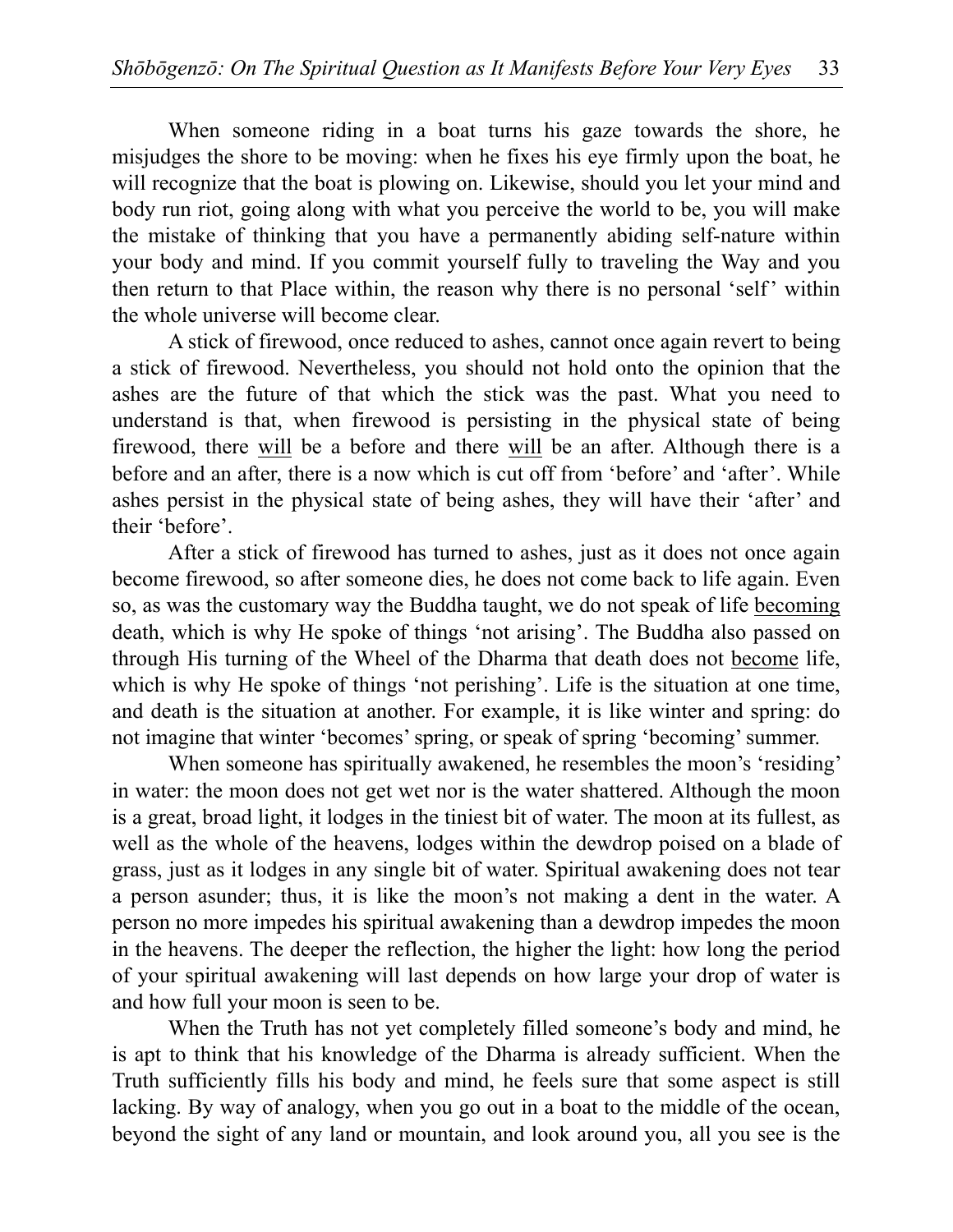vast encircling water. Or, as another might put it, there is nothing to be seen. Be that as it may, this great Ocean is not a vast circle, and how we perceive It does not depend on what direction we look in. It is simply that we cannot exhaust what the rest of this Ocean's nature is, though some have likened it to a dragon's splendid palace or its jeweled necklace. Although this Ocean extends as far as our eye can see, after a while It will seem to be simply 'a vast encircling'—indeed, even the whole universe will seem to be just the same.

Whether we are caught up in the dust of the world or have removed ourselves from it, we are involved with many doings, yet we only realize what our eyes can see through practicing meditation and studying the Way, for we are limited by what we can see and comprehend at the present moment. Taking our spiritual tradition's viewpoint of the universe as your model, you will realize that, apart from appearing angular or round, the remaining attributes of the ocean and the mountains are vast and limitless, and that the world exists on all sides of us. But it is not only as if It were just on all sides. You must realize that It is what is beneath your very feet and within every drop of water.

A fish in the ocean, wherever it swims, finds the water limitless; a bird in the sky, wherever it flies, finds the air unbounded. Nevertheless, fish and birds, from the very beginning, have always been one, respectively, with the water and the sky. To put it simply, when their need is great, their use is great; when their need is small, their use is small. Acting in this manner, they never fail to make the fullest use of their environs at all times, nor do they ever reject what they may find there. Even so, if a bird is pulled out of the air, in short order it will perish; if a fish is pulled out of the water, it will quickly die. You must have realized by now that 'the water' signifies 'life', just as 'the sky' signifies 'life'. 'A bird' refers to 'a life', just as 'a fish' refers to 'a life'. 'Being alive' should be taken to mean 'the bird', as well as 'the fish'. Moreover, this should be taken one step further, since the situation is no different for spiritual practice and realization, or with the flow of life and the life in that flow. Nevertheless, after someone has thoroughly explored what 'water' is and what 'sky' is, if 'the bird' or 'the fish' should remain so that they stand in contrast to 'water' or 'sky', then he will not find his way in either Ocean or in Space: he will not arrive at the Place.

When you arrive at this Place, you will have been spiritually questioning what is before your very eyes by traveling the Way of the Buddhas and Ancestors. When you locate the path you have been following, you will discover that it is the spiritual question that has been before your very eyes as you have traveled the Way. This path and this Place are neither large nor small, neither 'self' nor 'other', nor something from the past, nor something revealed in the now: It is just as It is. Thus, when someone spiritually practices and realizes the Way of the Buddhas, it is